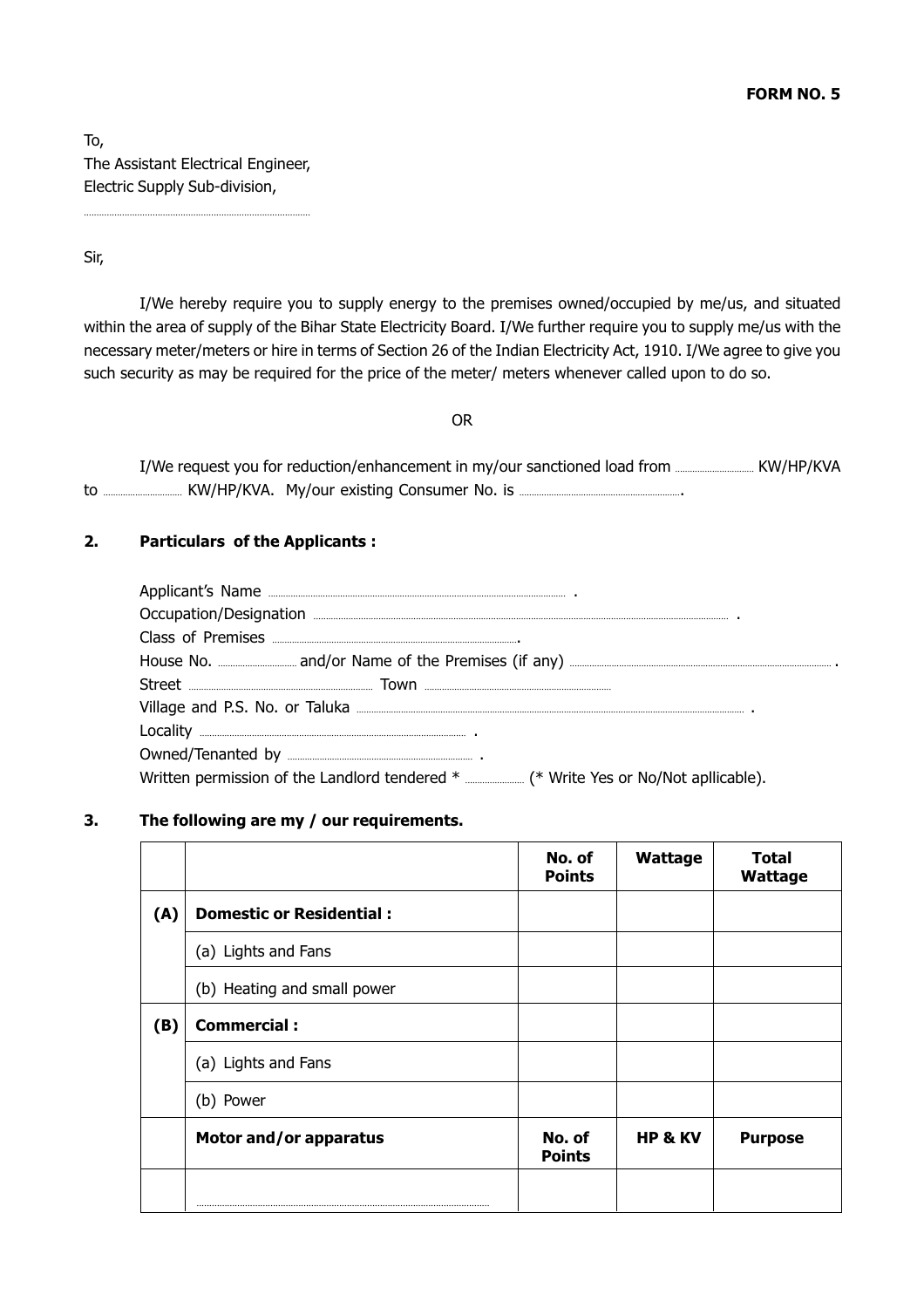|     |                          | No. of<br><b>Points</b> | Wattage | <b>Total</b><br>Wattage |
|-----|--------------------------|-------------------------|---------|-------------------------|
| (C) | <b>Industrial Power:</b> |                         |         |                         |
|     | (a) Low Voltage          |                         |         |                         |
|     | (b) Medium Voltage       |                         |         |                         |
| (D) | (c) High Voltage         |                         |         |                         |
|     | <b>Other Purpose:</b>    |                         |         |                         |
|     | (a)                      |                         |         |                         |
|     | (b)                      |                         |         |                         |

 $4.$ 

#### 5. This requisition is for :

- $(1)$ A new service.
- Particulars of previous connections if any, to the premises described earlier.  $(2)$
- $(3)$
- Whether the applicant undertakes to clear the past liability on the previous connection in these  $(4)$
- A sub-service from on existing service. (The name and address of the consumer who is to be  $(5)$ tapped)
- $(6)$
- $(7)$
- $(8)$
- $(9)$
- (10) The wiring work will be carried out by us.

Name 

**Applicant's Signature** and his Present Address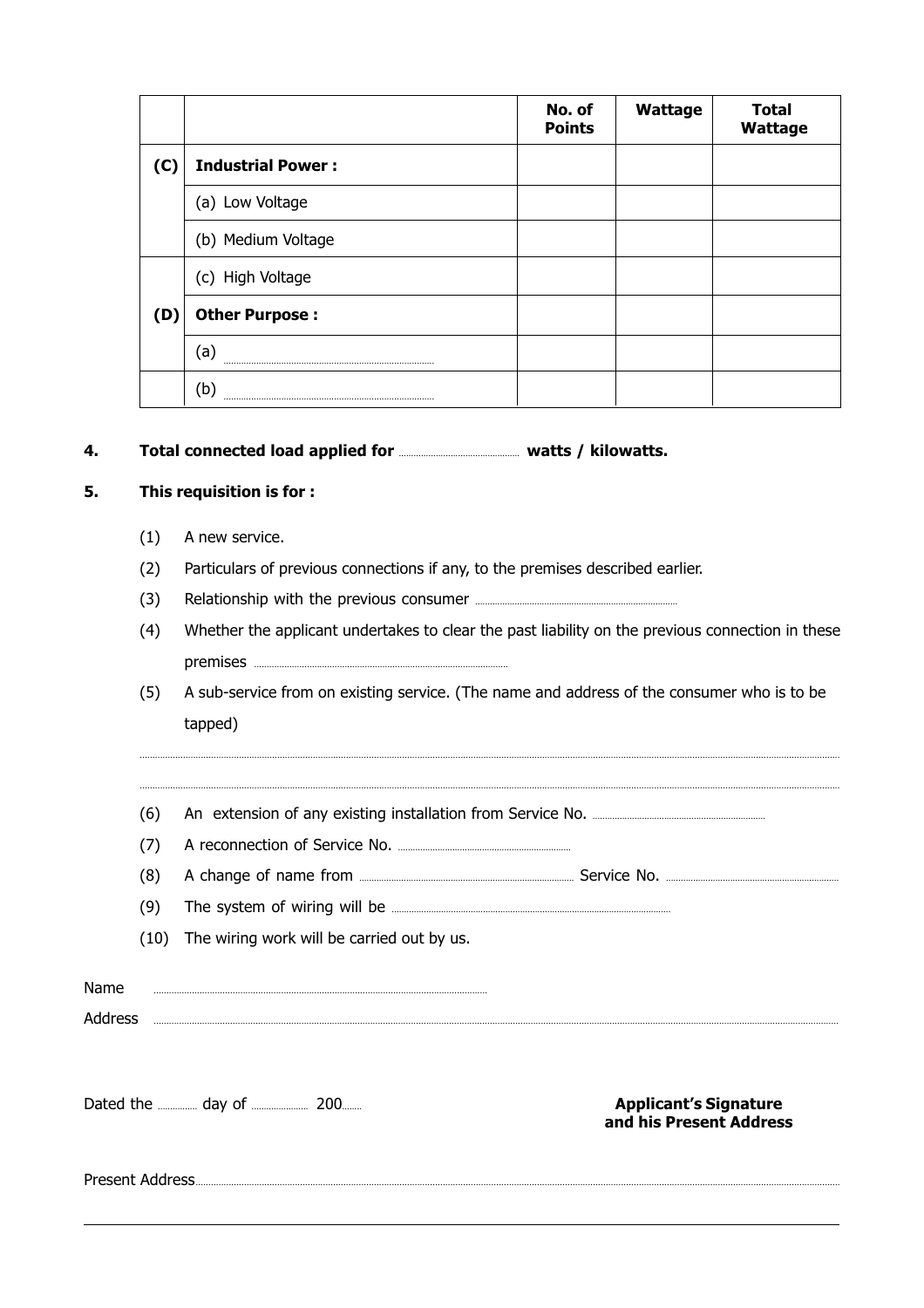- $(1)$ The applicant is requested to complete the clause referring to this requisition and to strike out the clauses which are not applicable to him/her.
- $(2)$ Under Clause VI (I) 1st provision of the Schedule to the Indian Electricity Act, 1910, the Board shall not be bound to comply with any such requisition unless and until the person making it...
	- $(a)$ within fourteen days after the service on him by the Board of notice in writing in this behalf. tender to the Board a written contract in approved from duly executed and with sufficient security binding himself to take supply of energy for not less than two years to such amount as will assure to the Board at the current rates charged by it an actual revenue not exceeding 15 per cent of the Cost of the service line required to comply with their requisition; and
	- $(b)$ If required by the Board so to do, pays to the Board cost of so much of any service line as may be laid down or placed for the purposes of the supply to the property in respect of which requisition is made and so much of any service line as it may be necessary for the said purposes to lay down or place beyond one hundred feet from the Board's distributing mains, although not on that property.

6. In lieu of the contract referred to in Note (2) (a) above, the Board is prepared to accept a declaration in the following form, subject to deposit of an required securities by the applicant in case of supply of single phase DS/NDS category of consumers. All other are required to execute separate agreement with the Board.

## **DECLARATION**

- $1.$ I/We hereby declare that I/We desire to have and agree with the Board to take a supply of energy for the above mentioned purposes for a period of not less than two years from the date of commencement of supply and to be bound by the provisions of clause VI of the Schedule to the Indian Electricity Act, 1910 and by the Board's charges, appropriate tariff applicable to me/us and general terms and condition of supply as are from time to time in force.
- $2.$ I/We further hereby undertake to pay every sum that may become due from me/us for the energy or other charges of the Board on the due date specified in the bill, failing which the Board shall be at liberty to disconnect the line after observing necessary formalities, as required under section 24 of the Indian Electricity Act, 1910 and also under the various provisions of tariff and general terms and condition of supply, applicable from time to time.
- $3(a)$ I/We hereby further declare that I/We have/had not taken any connection / connections from Bihar State Electricity Board and hence no amount of electricity dues of the Bihar State Electricity Board is outstanding against me/us.

### **OR**

 $3(b)$ I/We hereby further declare that I/We have/had taken a connection / connections from Bihar State Electricity Board under Consumer No./A.C.No. \_\_\_\_\_\_\_\_\_\_\_\_\_ standing in the name of \_\_\_\_\_\_\_\_, which is/was/are were existing at \_\_\_\_\_\_\_\_\_\_\_\_\_\_\_\_\_, P.O. \_\_\_\_\_\_\_\_\_\_, Distt. and that no dues in respect of consumption of electricity against the aforesaid connection /connections is /are outstanding.